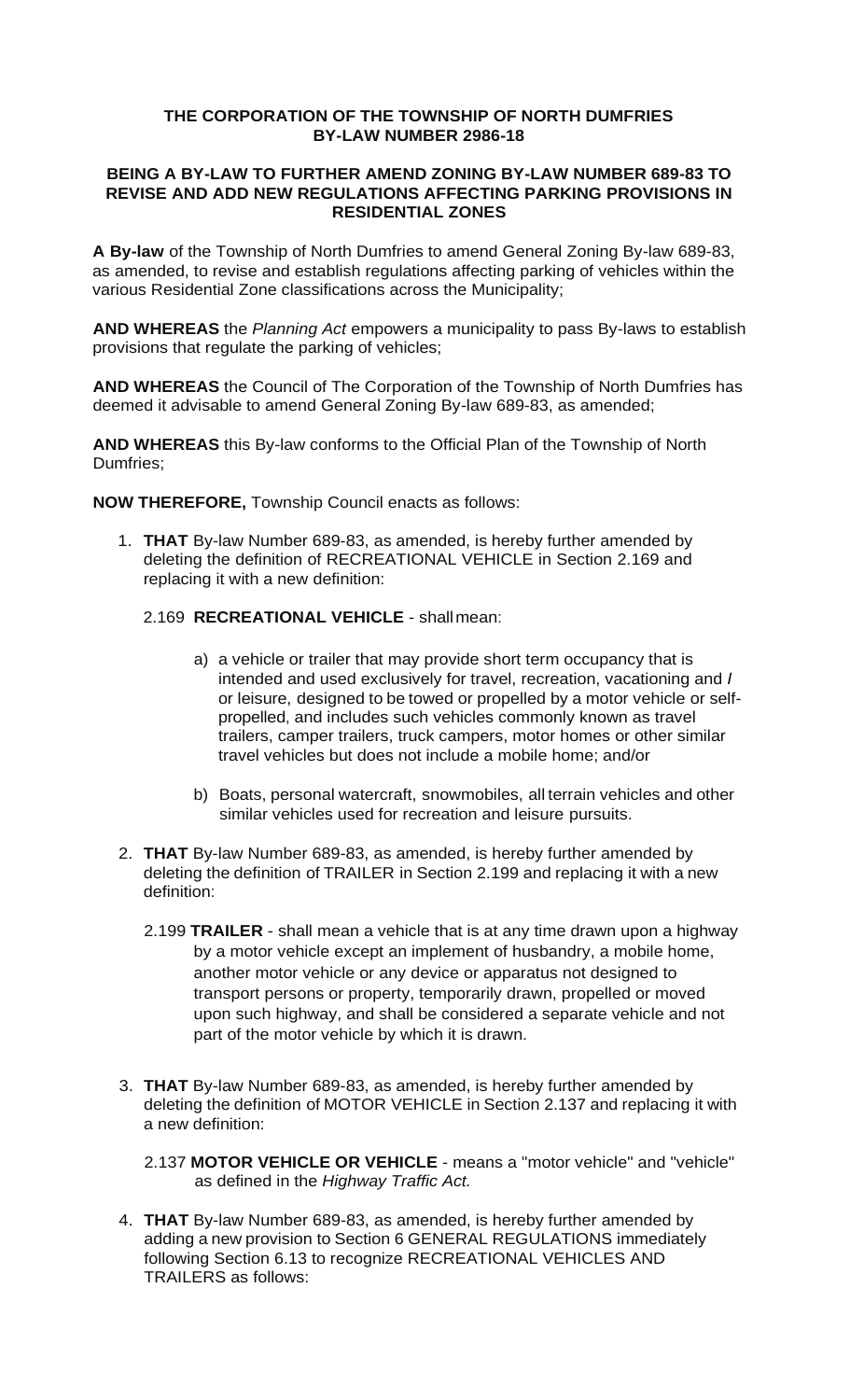## **6.13** A **OFF-STREET PARKING REQUIREMENTS-RECREATIONAL VEHICLES ANDTRAILERS**

Within all Residential Zone Classifications, the parking of Recreational Vehicles and Trailers shall be in conformity with the following regulations:

- a. There shall be no restriction on the number of recreationalvehicles and trailers that can be parked or stored in a garage or accessory structure;
- b. The parking space used on the driveway for the recreational vehicle or trailer shall be in addition to the required number of parking spaces for the applicable residential zone or residential land use activity;
- c. A maximum of one recreational vehicle or trailer may be parked inthe open. In the example of a snowmobile, all terrain vehicle or personal water craft, the maximum allowance is two;
- d. For a recreational vehicle and/or trailer parked on a driveway, the maximum combined length of the trailer and recreational vehicle is 5 metres, exclusive of tongue or hitch, with a maximum height of 3.5 metres. Where the driveway is 8 metres or longer, the maximum combined length of the recreational vehicle and/or trailer, exclusiveof tongue or hitch, shall be 9.2 metres with a maximum height of 3.5 metres. For the purposes of clarity, height in this provision shall be measured from the ground to the highest point of the body of the vehicle.
- e. For a recreational vehicle and/or trailer not parked on the driveway, the maximum combined length of the recreational vehicle and/or trailer shall not exceed 8.5 metres, exclusive of the tongue or hitch, with a maximum height of 3.5 metres. The recreational vehicle or trailer shall also be set back a minimum of 1.2 metres from any interior side or rear lot line, and, shall be parked behind the front wall of the dwelling or in the rear yard. For the purposes of clarity, height in this provision shall be measured from the ground to the highest point of the body of the vehicle.
- f. If any recreational vehicle or trailer exceeds the maximum limits as set out in Items d. and/ore. stated above, the recreational vehicle or trailer may be permitted to park on a driveway from May 1<sup>st</sup> to October 31<sup>st</sup>, and only for a period of up to 7 days permonth.
- g. Any recreational vehicle and/or trailer parked must be located entirely on private property and not extend or encroach onto adjacent lands, which includes the road allowance.
- 5. **THAT** By-law Number 689-83, as amended, is hereby further amended by adding a new definition immediately following Section 2.39 for the purposes of defining a COMMERCIAL MOTOR VEHICLE as follows:
	- 2.39A **COMMERCIAL MOTOR VEHICLE**  means a motor vehicle having permanently attached thereto a truck or delivery body and includes ambulances, hearses, casket wagons, fire apparatus, buses and tractors used for hauling purposes on the highways.
- 6. **THAT** By-law Number 689-83, as amended, is hereby further amended by adding a new provision to Section 6 GENERAL REGULATIONS immediately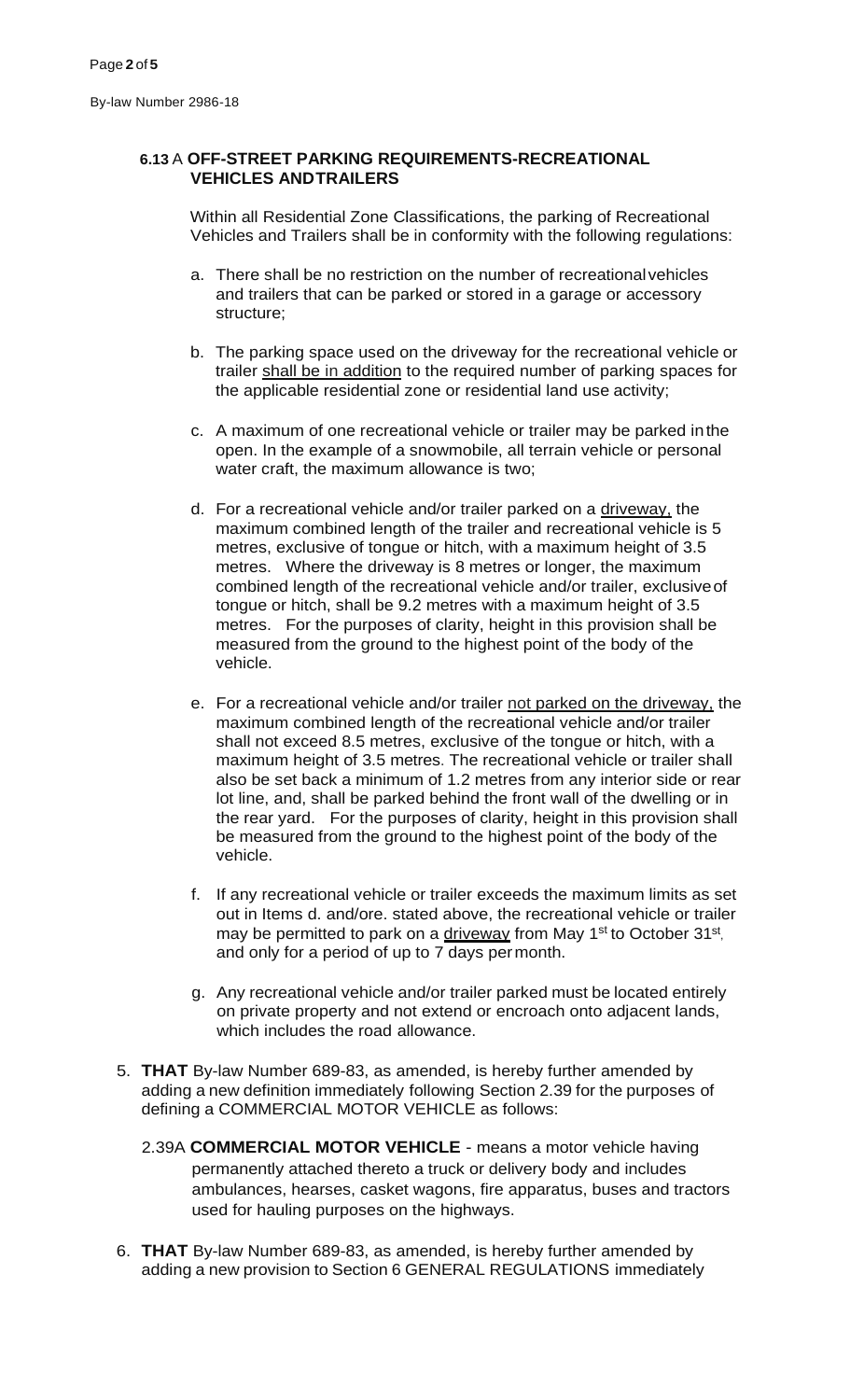following Section 6.13A to recognize COMMERCIAL MOTOR VEHICLES as follows:

## **6.138 COMMERCIAL MOTOR VEHICLES**

Within all Residential Zone Classifications, the parking of Commercial Motor Vehicles shall be in conformity with the following regulations:

- a. A commercial motor vehicle shall only be parked on a driveway, or, in a garage or accessory building.
- b. Only one commercial motor vehicle may be parked in the open ona driveway in the front yard or exterior side yard.
- c. The commercial motor vehicle shall not exceed a length of 6 metres and 2.6 metres in height. For the purposes of clarity, height in this provision shall be measured from the ground to the highest point of the body of the vehicle.
- d. A commercial motor vehicle that is actively engaged in a delivery and/or service is deemed not to be in contravention of this By-law.
- e. The commercial motor vehicle must be located entirely onprivate property and not extend or encroach onto adjacent lands.
- 7. **THAT** By-law Number 689-83, as amended, is hereby further amended by adding a new provision to Section 6 GENERAL REGULATIONS immediately following Section 6.13.5 to establish new provisions governing the maximum width of driveways affecting Single Detached, Semi-Detached, Townhouse, Stacked Townhouse, and, Duplex Dwellings as follows:
	- 6.13.6 In any Residential Zone where off-street parking is required for a Single Detached, Semi-Detached, Townhouse, Stacked Townhouse, and/or Duplex Dwellings, the following provisions shall apply related to the requirements of the driveway.

The maximum driveway width for all residential uses identified in the preceding paragraph is equal to the greater of:

The garage door width plus 2.0 metres provided that:

- a. in the case of a lot with a lot width less than 10.1 metres, a minimum 25% soft landscaping is provided in the front or exterior yard in which the driveway is located;
- b. in the case of a lot with a lot width of 10.1 m (33 ft) or greater, a minimum 40% soft landscaping is provided in the front or exterior side yard in which the driveway is located;
- OR

up to 6.1 metres provided a minimum 40% soft landscaping is provided in the front or exterior side yard in which the driveway is located.

8. **THAT** By-law Number 689-83, as amended, is hereby further amended by adding a new definition immediately following Section 2.58 for the purposes of defining a DRIVEWAY as follows: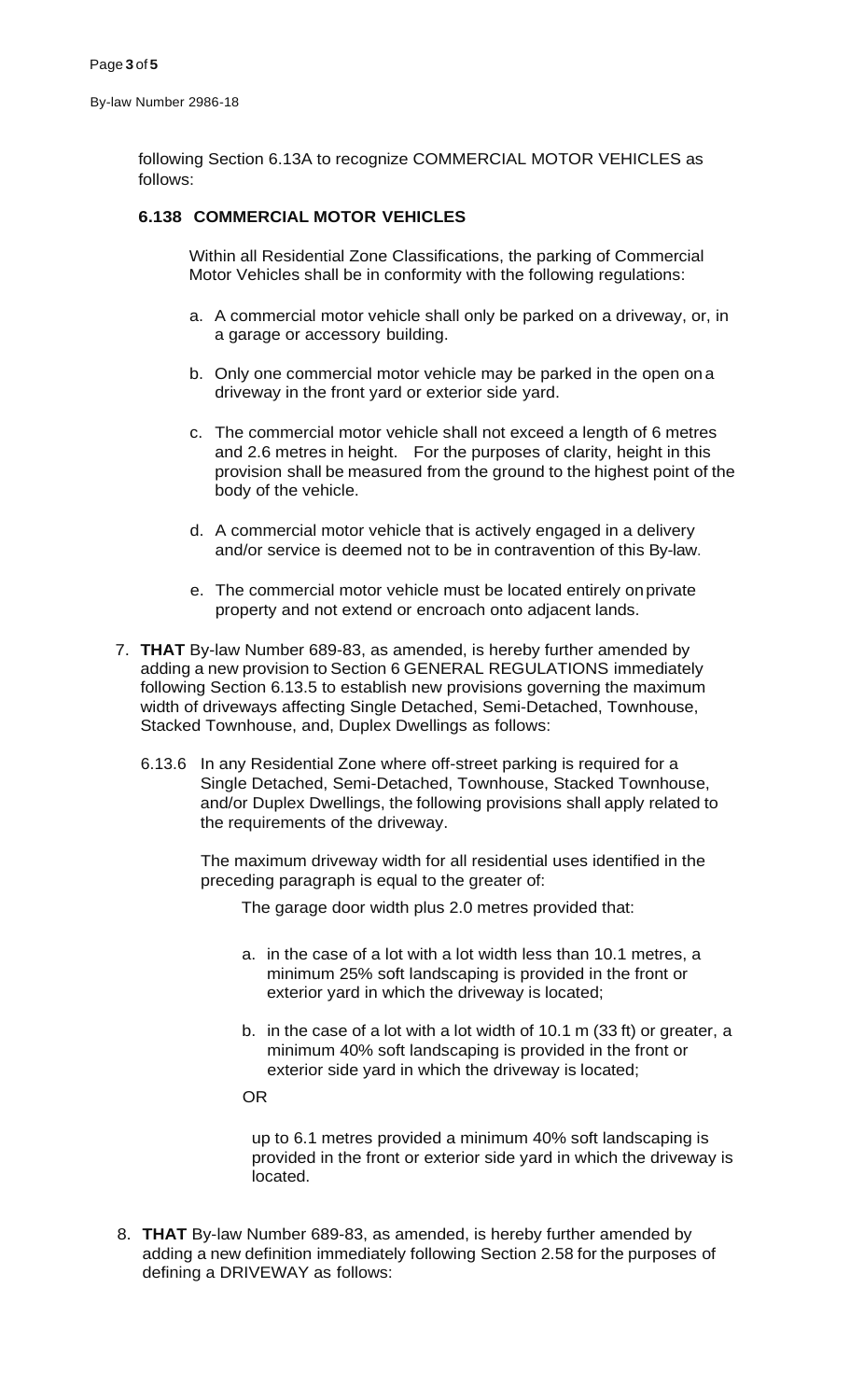By-law Number 2986-18

2.58A **DRIVEWAY** - means a defined area providing access for motor vehicles from a public or private street or a lane to a parking area, parking garage, parking lot, loading space, private garage or carport.

- 9. **THAT** By-law Number 689-83, as amended, is hereby further amended by adding a new definition immediately following Section 2.154 for the purposes of defining a PARKING AREA as follows:
	- 2.154A **PARKING AREA**  means an open area of land not located within a public street, private street or lane which is used for the parking of motor vehicles, but shall not include any area where motor vehicles for sale, rent or repair are kept or stored within a commercial or industrial zone classification.
- 10.**THAT** By-law Number 689-83, as amended, is hereby further amended by adding a new definition immediately following Section 2.192 for the purposes of defining SOFT LANDSCAPING asfollows:
	- 2.192A **SOFT LANDSCAPING**  means trees, shrubs, flowers, grass or other horticultural elements, decorative stonework, screening or other architectural elements, including walkways that provide access onto the lot from the street, all of which are designed to enhance the visual amenity of a property, but shall not include parking areas, driveways or ramps and shall not be used for the parking of motor vehicles.
- 11.**THAT** By-law Number 689-83, as amended, is hereby further amended by modifying Section 6.13.5 through the deletion of certain residential land use activities, and, adding or revising the regulatory standards for residential land use activities pertaining to off-street parking requirements uses as follows:

| <b>Permitted Residential Use</b>                                                                                         | <b>Required Off-Street Parking</b><br>(minimum)                                                   |
|--------------------------------------------------------------------------------------------------------------------------|---------------------------------------------------------------------------------------------------|
| Single Detached, Semi-Detached<br>or Duplex Dwelling                                                                     | 2 spaces per dwelling unit                                                                        |
| Secondary Dwelling Unit, Coach<br>House or Garden Suite                                                                  | 1 space for the additional dwelling<br>unit                                                       |
| <b>Townhouse or Stacked</b><br><b>Townhouse Dwelling</b>                                                                 | 2 spaces per dwelling unit                                                                        |
| Single Detached, Semi-Detached,<br>Duplex, Stacked Townhouse or<br>Townhouse Dwelling on a private<br>(condominium) road | 2 spaces per dwelling unit, and, 1<br>common (shared) parking stall for<br>every 3 dwelling units |

- 12.**THAT** By-law Number 689-83, as amended, is hereby further amended by adding a new provision to Section 6 GENERAL REGULATIONS immediately following Section 6.13.6 to establish new provisions governing the minimum unobstructed interior space within a garage to facilitate the parking of motor vehicles related to Single Detached, Semi-Detached, Townhouse, Stacked Townhouse, and/or Duplex Dwellings as follows:
	- 6.13.7 In any Residential Zone where off-street parking is required for a